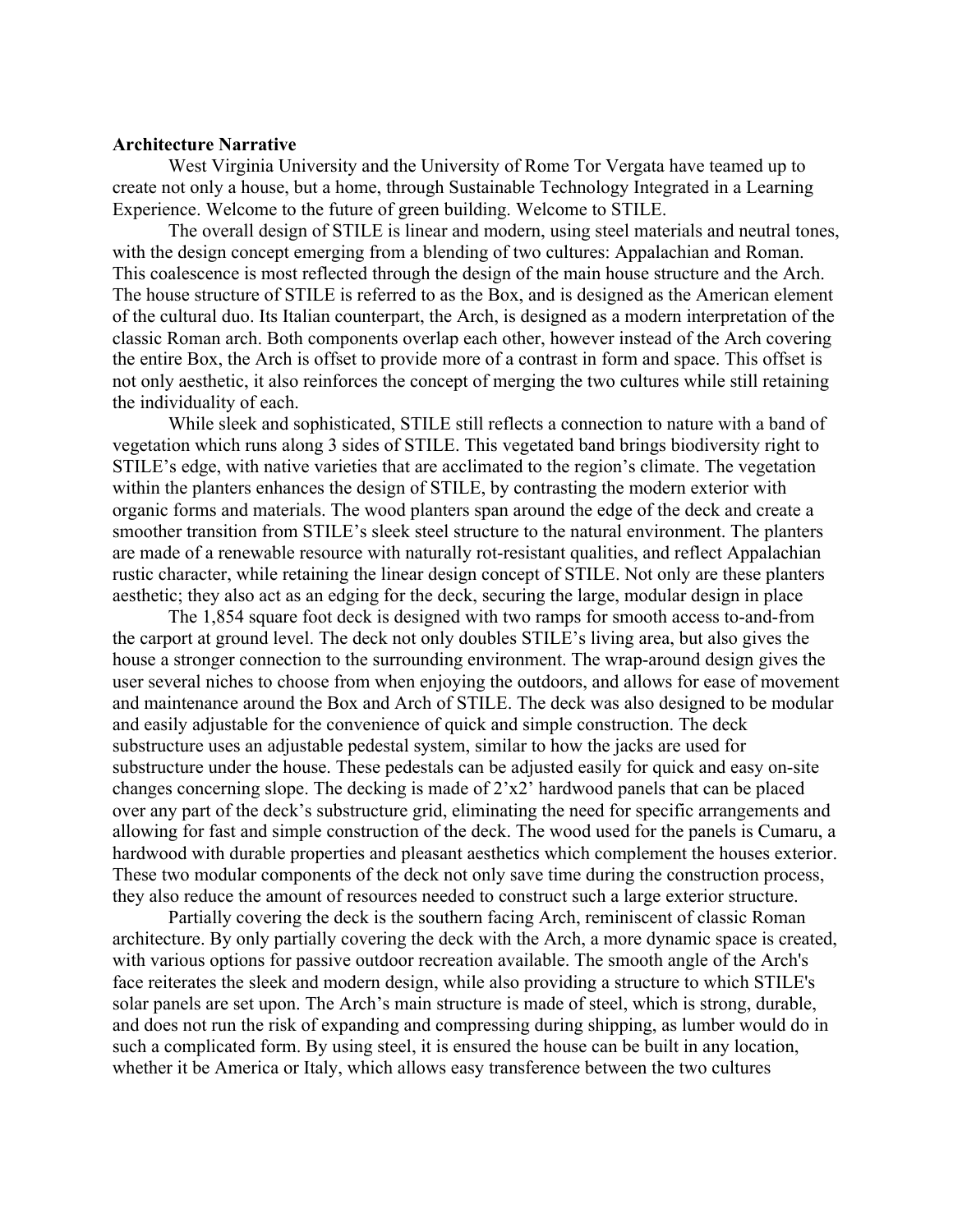involved in designing STILE. The secondary components of the arch, designed more simply and made of wood, provide the necessary structure for the solar array, while also being material conscious and affordable. Throughout the day, the Arch casts a shadow over STILE, shading the house, deck, and windows, allowing for a more comfortable living space. The shadow from the Arch also acts as an aesthetic interest throughout the day, and plays dynamically against the house's more boxy shadow.

The house itself, also referred to as the Box, reflects more of the American component of the dual-culture concept. The Box's main living area is open and easily transitions to the large deck, giving the user the feeling of a grand and expansive space. The structure itself is (40'x24') and is partially made of 3 shipping containers. These containers have been deconstructed and modified to create a fully functioning, aesthetically pleasing, and energy efficient house. Following with American practical design considering space, the interior is split with 1 container as the "core", and the other 2 containers creating the central living space. This divides the spaces conveniently for shipping, while also giving the user enough space with plenty of niches to live in. By using shipping container structures as storage during the transportation process, the modularity of the house is increased, and a more efficient and cost effective means of shipping is provided.

The southern half of the Box contains floor to ceiling windows. These windows open up the house's interior to the outdoors and create a smooth transition between the Box and the deck. In keeping with the modern style of the house, the windows span the entire southern half, and wrap around the sides, acting as a "glass wall". The windows are not only aesthetic; they are also an important component to the energy efficient design of STILE. By opening up the entire southern half of the house with glass, the design welcomes natural sunlight into the house, reducing the need for lighting during the day; during winter months, the southern facing windows will also allow sunlight to enter the home for longer periods during shorter days. The windows are double paned and include a layer of gas and an insulating layer in between the glass panes; this further improves the energy efficiency of the house. Just as some materials of STILE come from the Appalachian region, these windows are specially made in Italy. This further connects the Italian culture with the design and construction of the house, and reflects the quality material Italy has to offer to sustainable and modern design.

These specialty windows can reduce some of the radiation coming through, however in order to have a significant impact to the energy efficiency, solar shades were implemented for STILE's resource conservation. These shades are located along the southern side on the exterior of the house, and wrap partially around the sides. When not in use, the shades can be pulled up and stored within the overhang of the roof, thereby respecting the linear aesthetic of the house; the simple design also reflects the modern character of STILE, and provides a streamlined means for privacy when needed.

The main living area of STILE is a mixed-use space that accommodates the kitchen, dining area, living room, and a passive relaxation nook. While these areas are all located within a small parameter, the open floor plan and large windows make the space feel so much larger. With floor-to-ceiling windows, the edges of the Box extend past the steel wall structure and into the surrounding outdoors. This main living area fully reflects the American design features of large and open living, while also maintaining the functional aspect of American home design.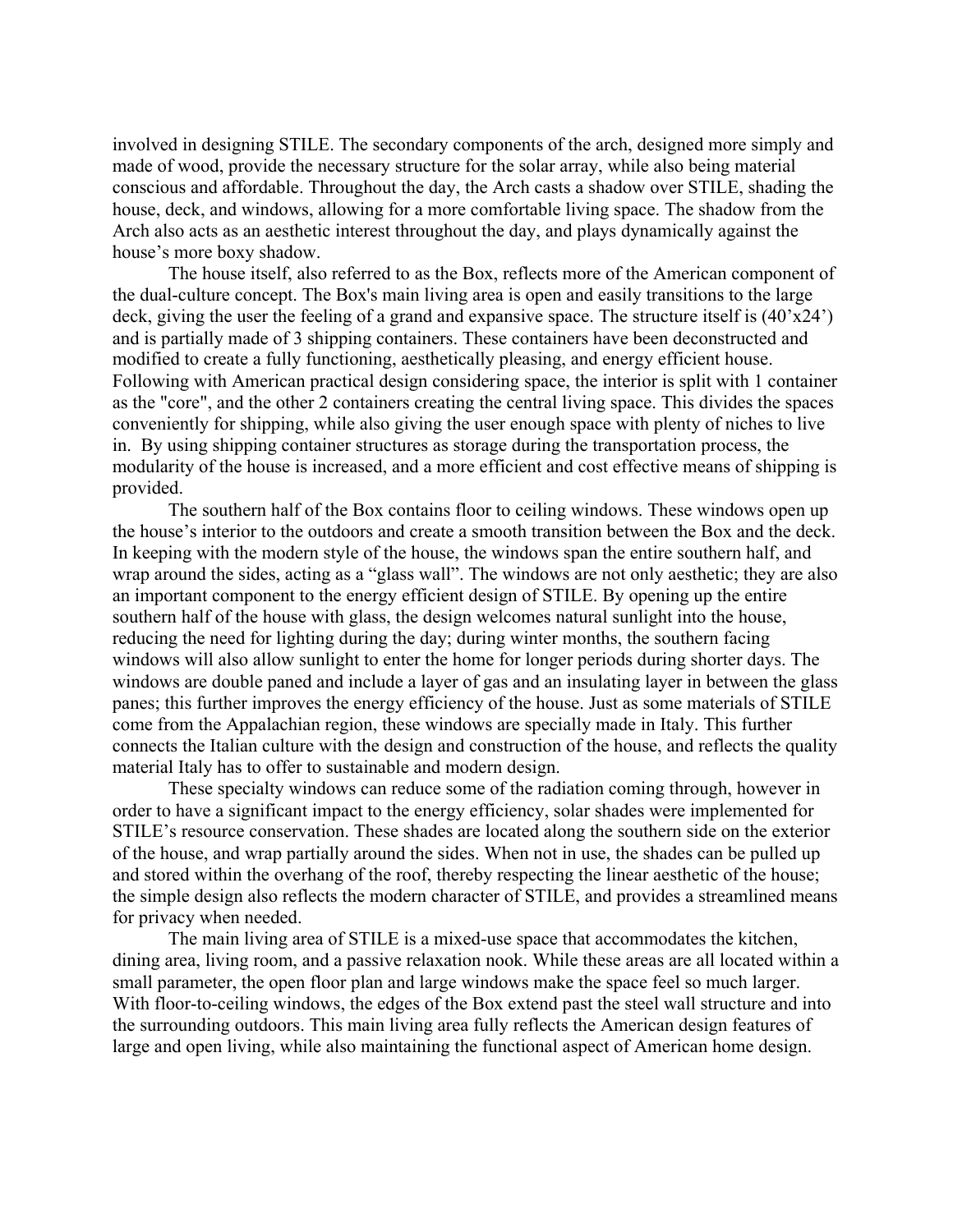Located above the center of the main living area, is another key component in the energy efficiency of STILE, the Solar Chimney. The Solar Chimney passively ventilates and cools the house by using the differences in pressure due to change in temperature. While the Chimney heats up on the roof, cool air from under the house is pulled up through vents in the floors. The cool air slowly warms and rises, and then reaches the top of the chimney. This change in temperature also causes a change in pressure, which causes more cool air to be pulled up from under the house and constantly replaces the warmer air inside, in a positive feedback loop. This system allows for a passive cooling of the Box, further reducing mechanical cooling needs and energy consumption. The solar chimney also adds aesthetic appeal by acting as a skylight through which natural light can enter, and further opens up the main living area.

The Core of the house contains the bathroom, bedroom, and a mechanical room The Core is designed at an individual level, and features small spaces for personal use. While the main living area is large and open, reflecting more the American style of living, the smaller, more intimate rooms of the Core reflect a more European living style. These smaller spaces suggest a less materialistic lifestyle, using less resources, and therefore needing less storage. The Core is also the structure that will contain many materials during shipping, and will further improve the efficiency of the spaces created. By shipping the Core as a fully constructed piece, construction time is decreased and an initial construction reference is created.

 flooring and cabinets within the house are laminate, which are scratch resistant and durable - in blue and gold related tones - reflecting the origin of the houses construction in West Virginia. The interior concept of the house is Appalachian texture meets contemporary Italian design. Both meaning the sleek look of STILE will remain throughout many years of use. The light and neutral shades chosen for flooring and cabinets also enhances the contemporary design and open floor plan of the house. The laminate also requires no sealant, which means zero VOCs and no off gassing, making the interior a healthy place to live as soon as construction is done. Both surfaces can be installed and maintained easily, adding to the efficiency of the homes construction and maintenance. The house will also feature a very low VOC paint, with light neutral tones for the walls. The remaining furnishings play off the modern, neutral colors, reflective of Italian contemporary design, with several decorative items adding splashes of color

Moving through the house, located at the back of STILE is the Vertical Garden. The vertical garden is a conceptual continuation of the Arch. Reiterating the material design choice, the vertical garden's structural support columns are made of steel, ensuring support for the large amount of vegetation being grown. Continuing the materials choice, the horizontal slats of the green wall are made of 1x6 wood beams, and provide the necessary support while also being cost effective and material wise. Just as the solar array along the Arch provides energy for STILE, so does the vegetation along the northern wall. The planting schedule includes various species which are useful in cooking and home remedies. Not only does this reduce some grocery costs, but also promotes a healthy lifestyle and provides a means of personal outdoor connection. The vertical garden uses a felt pocket system, with each individual plant wrapped and placed in pockets, which allows for easy redesign and maintenance. The fibrous material also allows water and nutrients to wick through and reach the plants as needed. This further reduces the water needed to grow a garden, while what water that does manage to drip down, is caught in a trough and sent back through as greywater to irrigate the rest of the landscape.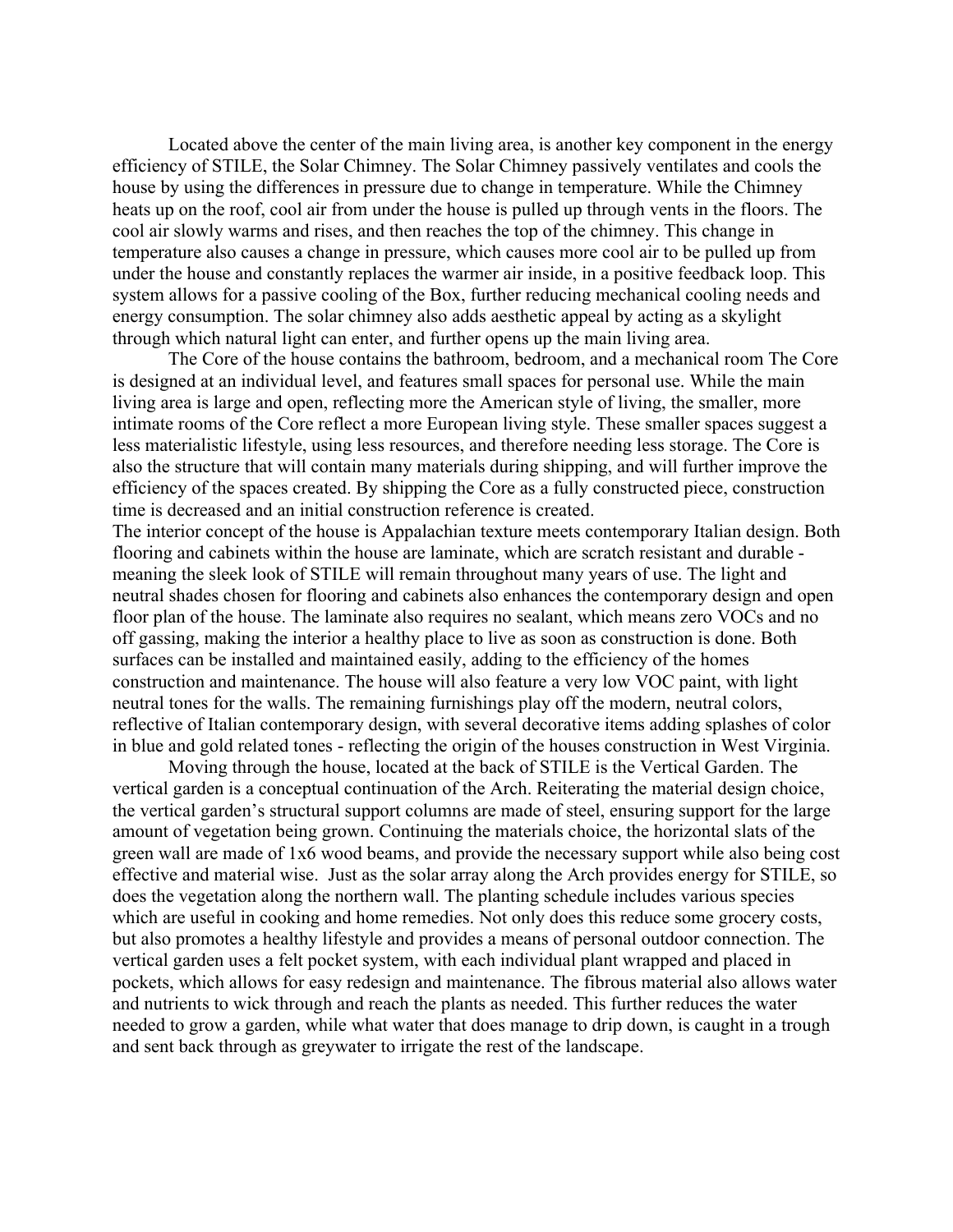The carport is the structure which protects STILE's electric car, and is designed as a reflection of the Arch and Vertical Garden. The elements of the carport, steel columns and wooden slats, continue the materials choice of the Arch and Vertical Garden. The steel columns, follow the modern design of the rest of STILE, while also providing a strong structure for the canopy plane. Meanwhile, the wooden slats are layered on top, providing shading and weathering protection. The carport is located at the base of both ramps, and creates a convenient circulation loop between the car, deck, house, and surrounding grounds.

# **Night Architecture Narrative**

Transitioning through the evening and into the night, the house continues to offer a myriad of spaces through the design of the lighting and thresholds. Moving from the carport up along the ramps, the pathway is well lit for safe passage to the house. Lighting runs along the ramp and gives the deck an aesthetic glow, while also maintaining ADA guidelines. Ramps along the deck provide smooth and easy travel to the house, without the worry of stumbling over rocks or stairs. The wrap-around deck also provides easy access to any threshold of the house, and allows the user to enjoy the outdoors at night with the security of still being at home. Similarly, the large windows of the house provide a great view of the nighttime landscape, from the comfort of the main living area. Solitude indoors can also be achieved through the use of the solar shades, which can lower and act as a privacy screen during the night.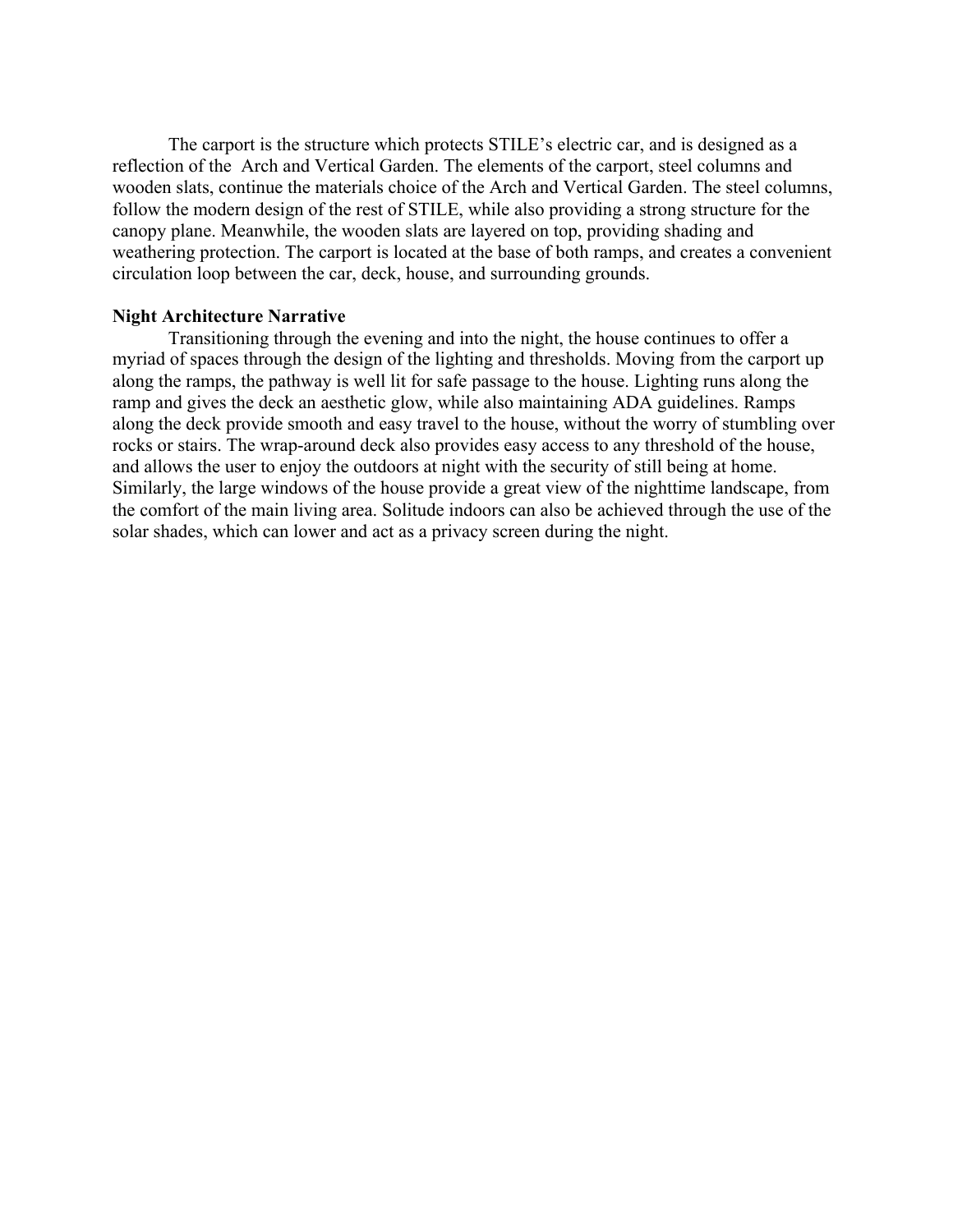# **Market Appeal Narrative**

STILE house's unique blend of architecture, engineering aspects, and livability combine to create the ideal living space for an empty nester couple in their 50's or 60's. Our world and society is growing and changing rapidly, and STILE provides older couples with an ideal learning and living environment to experience these new technologies firsthand. Many older couples look to downsize their living space after their children move out, and STILE provides them with this opportunity by creating a space with a smaller square footage, while still maintaining the space efficiency and comfort unique to the floor plan of STILE. The small size and open floor plan is ideal for the mobility of individuals of this age, eliminating any concerns for the future about whether the house will still be suitable for when the couple ages. Another essential element that aging individuals need is plenty of vitamin D, which is necessary for strong bones and preventing osteoporosis; the large window wall makes this possible by letting in plenty of sunlight. This large wall of windows shows the outdoors to promote one to engage in outdoor physical activities, which helps one's overall health as well. Our team's motivation, innovation, and collaboration have built a house that applies to homebuyers in any location. STILE promotes simplicity, outdoor engagement, healthy living, and energy efficiency; these qualities could attract any homebuyer.

STILE's innovative home automation system is appealing to the target market because of how user friendly it is. An overbearing amount of technology tends to make some skeptical, but STILE's system combines just enough automated technology to make the living space interesting and easily accessible from all aspects. For example, the automated exterior shades allow the inhabitants to adjust the levels of sunlight that filter into the room, as well as adjust the privacy of the living room, kitchen, and dining area. Motion detectors and security systems help to ensure that the homeowners will be kept safe, which will aide in providing a level of comfort particular to the house. Automatic light switches provide the homeowner with the ability to create whichever atmosphere they need in their home just with the touch of a button. Even if the homeowner leaves the house and realizes that they have left a light on, they will be able to switch the light off with the touch of a button saving time and energy.

The aesthetic design of STILE is appealing to the aging couples because of its unique bridge between modern, clean, minimalistic design and the coziness that results from creating a unique space that's your own. The hardwood-like laminate flooring of the living space lends a homey feel to the overall atmosphere of the home. Even though the floor appears to be made of hardwood, the laminate is made out of 74% pre-consumer recycled wood chips and fibers. The floors are also low VOC, which is beneficial for the overall air quality of the house. One of the main purposes of the floor plan of STILE is to keep the private areas of the house contained within the core container, while keeping the main living space, like the kitchen and living room, in the larger, windowed area of the house. The shades for the windows are located outside so that the size of the living room will not be compromised by interior curtains. The windows aid in keeping the living room bright and open, which helps the room seem bigger by not limiting the room with walls. The denim insulation housed in the interior walls aide in this purpose, as it is an excellent sound barrier to keep the sounds of the common area out of the bedroom and bathroom areas. Denim is sustainable in that it is free of VOCs and is made from 80% post consumer recycled denim fibers. Because it is easy to install, is it also easy and safe to maintain, as there are no health risks or typical fiberglass itch.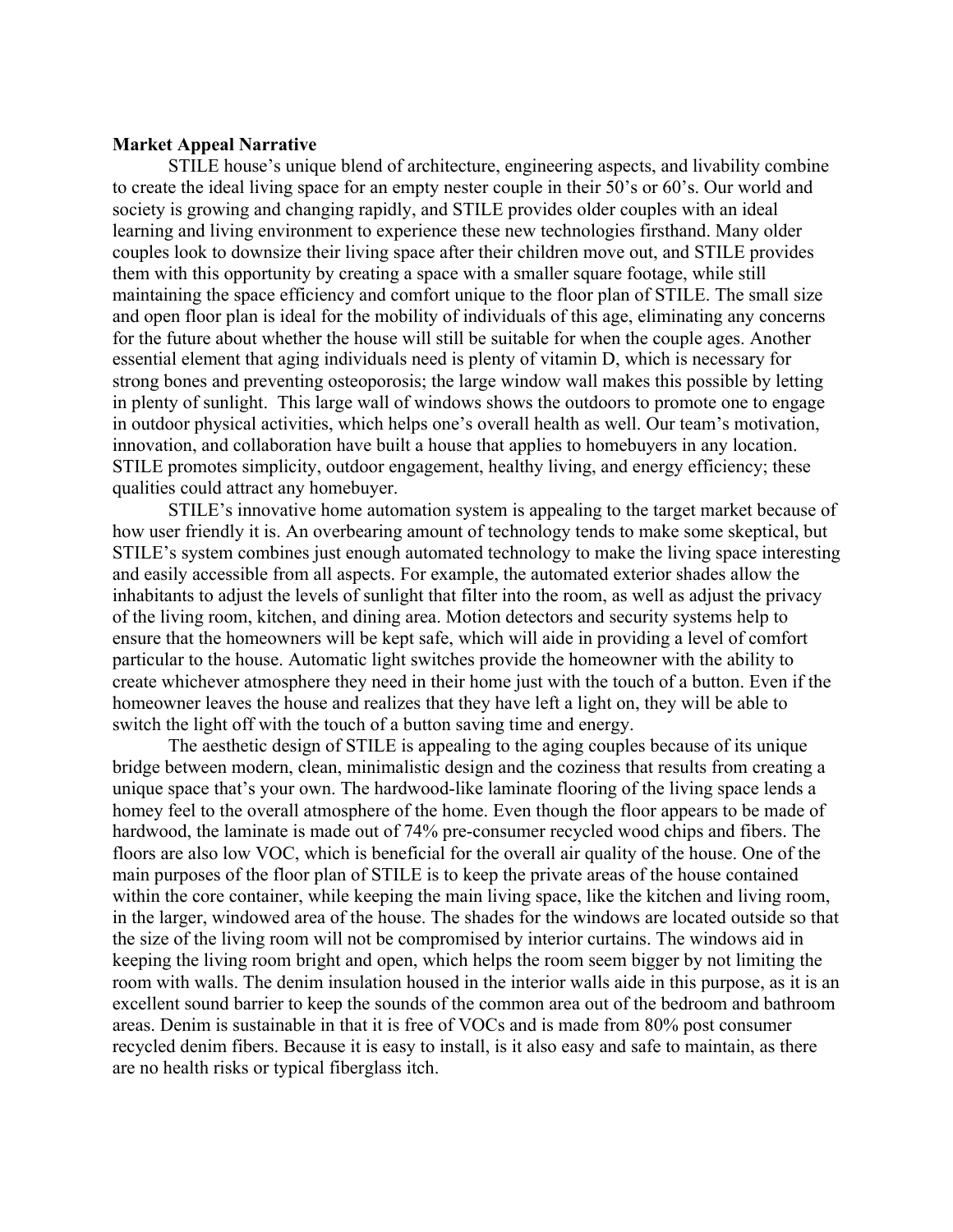moods of its inhabitants, and STILE works to integrate this natural light to become a vital part of Additionally, the large window walls serve as a to the outside world, providing an unobstructed view of the surrounding environment, while still maintaining the level of comfort that the homeowner feels from being inside. Natural light is very beneficial for a living space, as it greatly reduces the amount of electricity needed to light the house, as well as improves the the house as a whole.

The windows that provide the interior lighting to the house form the front side of the rectangular shaped house. The contrast of the rectangular shape with the curved steel arch provides the viewer with a house that's different, never been seen before, and aesthetically pleasing to the eye, while still maintaining a homey look. STILE is unique from other houses because it combines unique features that are both aesthetically pleasing and functional into an exceptional living experience.

In addition to the overall user friendliness of STILE, the appliances lend a hand in keeping the house as efficient as possible. These carefully selected appliances and fixtures ensure the homeowner that they are receiving the highest quality possible. The appliances have been selected for their energy efficiency qualities as well as aesthetic design. The lighting fixtures have been chosen for their energy efficiency and aesthetic look, which coordinates with the style of the house. These fixtures make a difference in how much light is presented to the given area. For example, track lighting was chosen for the kitchen to highlight the different sections and appliances of the kitchen. The sinks and shower in the kitchen and bathroom are equipped with low flow faucets to ensure that water is conserved. Because of the limited amount of space in the kitchen, it is important that storage space is used as efficiently as possible, which is why we have selected the cabinets that we did. These cabinets fit nicely around the appliances, such as the fridge, so that storage space can be maximized. These cabinets are Kitchen Cabinet Manufacturers Association certified and meet the standards for the Environmental Stewardship Program. They were chosen for the company's dedication to sustainability, responsible forestry, and general care for the environment. The genuine craftsmanship of these cabinets is distinct and unique.

 inhabitants. This naturally ventilated air eliminates the stale air that can occur within the house, An important and vital feature to the overall design and function of STILE is the passive cooling system made possible by the solar chimney. The solar chimney is located in the central part of the house, right in the living room, and resembles a skylight. This chimney is more than skylight, however, as it works to keep the house cool without using electricity. Hot air rises in the house and is allowed to exit through the chimney. As the chimney is heated by the sun and the escaping heat, cool air from under the house flows through the vents located on the floor flows and into the house via the natural air currents created by this passive system. This system truly makes STILE unique as a house because of its use of natural, physical systems that already exist in nature. True to its roots of being a natural, minimalistic house, STILE is able to integrate fresh air from the outdoors into the living space, creating a healthier living environment for its creating a more comfortable area for the homeowners.

STILE's unique design philosophy combines some of the best aspects of both Roman and Appalachian architecture. The Roman inspired arch, housing the solar panels and providing the house with power, shade, and aesthetic design, creates a distinct focal point particular to STILE. The arch is a design aspect like no other that demands attention and piques interest. The overall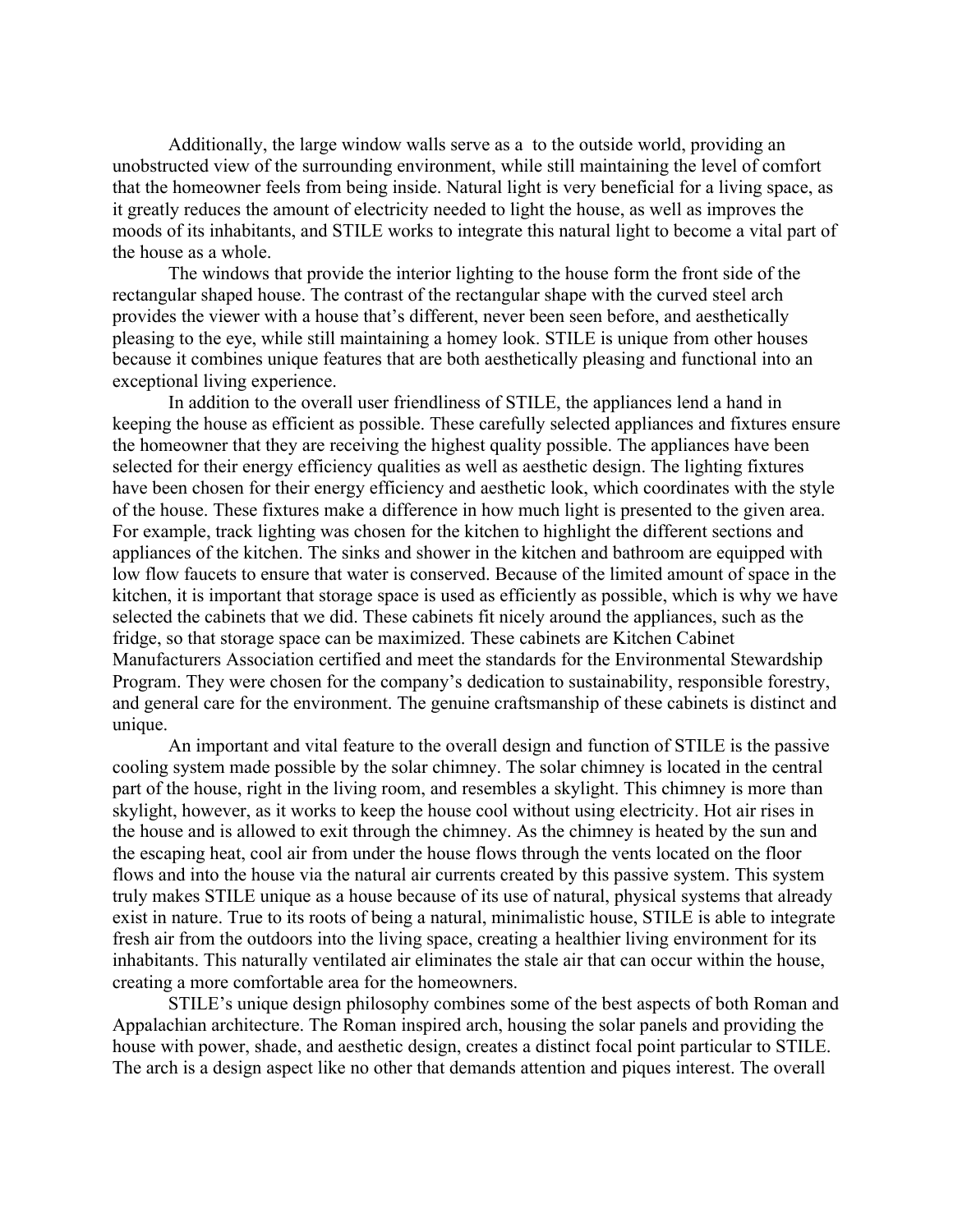coziness of the house, along with features like the wood laminate flooring, creates a familiar feeling of Appalachian design. The two designs combine into a one of a kind style. Stemming from the minimalistic design of STILE is the idea of modularity that makes the house unique. The flooring of the house is built from three recycled shipping containers, each with a subfloor on top of them. The modular roofing system, composed of insulated wood panels, allows for quick ease of construction. Keeping with the theme of the Roman steel arch, the house focuses on a steel structure to support it. This different but modern idea works to interest the target market with its natural resiliency, as steel is considerably more durable than wood. This steel structure, complete with steel wall studs as well, aids in the overall ability of the house to be easily taken down and transported if the need be. Steel is also fire resistant, which is appealing to older couples concerned about safety.

 gardening, and promotes being self sustainable. Older couples will enjoy this easier form of Because of STILE's focus on being integrated with nature, it was important for the house to have plenty of outdoor living space in addition to the indoor living space. The large, spacious deck is perfect for older couples who enjoy sitting outdoors to relax, entertain, or just enjoy the scenery around them. The many facets of the deck provides the homeowners with many options, such as the large, expansive arch providing shade to the deck if the weather is too hot. On the back side of the house, the large greenwall that houses dozens of plants provides the homeowners with a pleasant, natural view. This green wall is visible from the bedroom window and has the ability to house many different kinds of plants, including herbs, vegetables, and other useful and edible plants. The green wall encourages a good relationship with nature through gardening because of the vertical, modular system. The plants are easy to maintain because of their vertical location, which is helpful to older people who may have trouble bending over for long periods of time. This green wall brings the surrounding nature even closer to the house, while still keeping with the design aesthetic of the arch and house in general. The planters located around the circumference of the deck coordinate with and reflect the wood-like appearance of the flooring inside the house. These planters allow for plenty of space for older couples to garden and customize their outdoor deck space for their enjoyment. The carport, located on the west side of the house, provides the homeowners with a secure place to keep their car and keep it in the shade. The simple but attractive carport ties together the core design elements of the arch, the green wall, and the carport itself.

STILE emphasizes ADA compliance because of the importance of accessibility for all people. The house is laid out so that there is plenty of room for wheelchairs to be comfortably navigated. The spacious deck and main living area aid in preventing any discomfort from occurring. The level of ADA compliance will provide reassurance to an aging couple because they won't have to worry about whether the house will still be suitable in the event that one of them or a visitor might need a wheelchair at some point in their life; doorways and hallways were designed to be 3 feet wide to leave room for wheelchairs. STILE was designed with the comfort and accessibility of everyone in mind, and is an optimal choice for an empty nest couple looking to downsize their living space while still maintaining the prime level of comfort.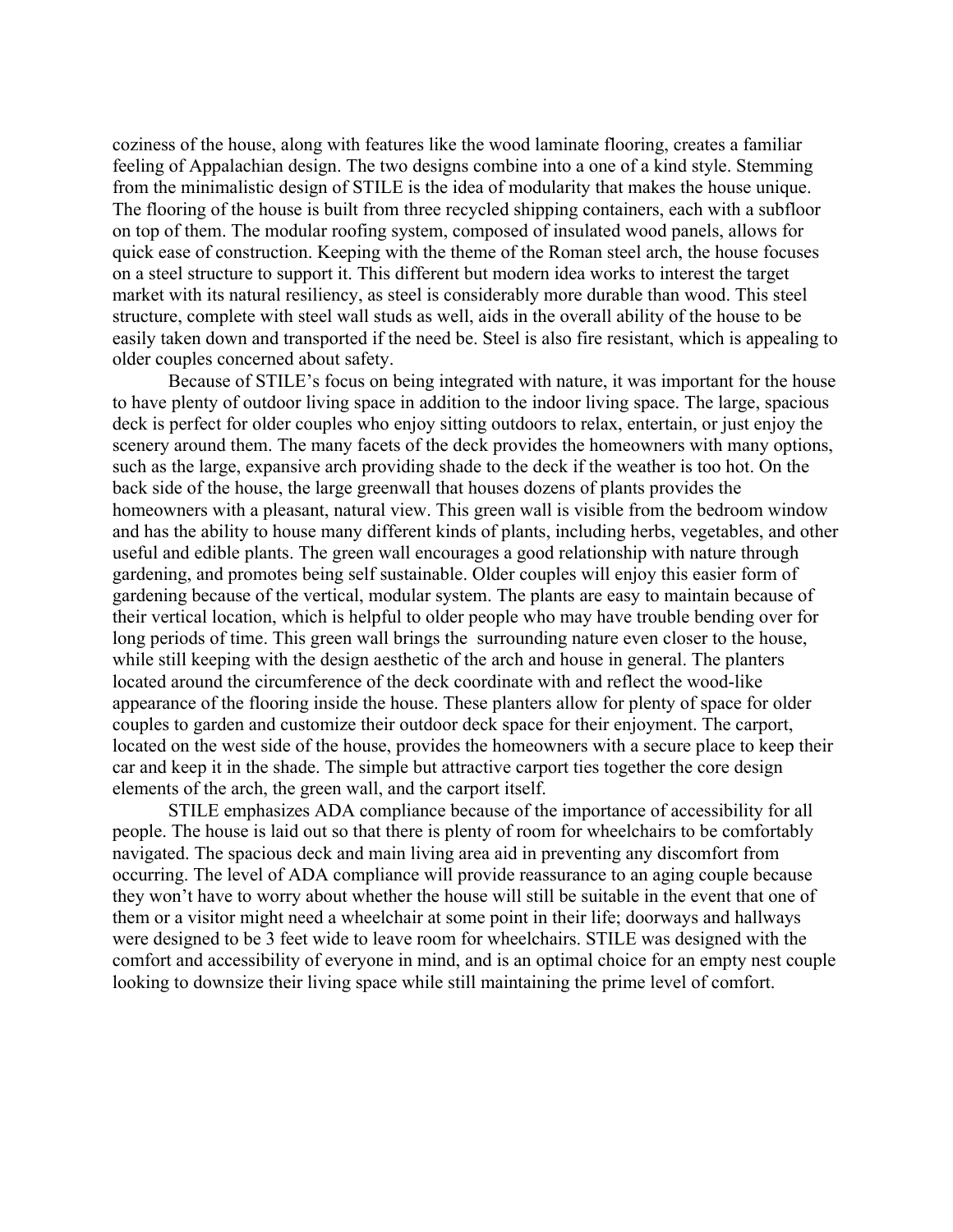# **Engineering Jury Narrative**

We believe in a world where one day every building will effectively utilize the sustainable resources offered by the surrounding landscape, minimizing its environmental impact. Stemming from this concept, we've designed STILE to ensure that the complete energy needs of the house are satisfied using solar energy, thanks to the use of monocrystalline PV panels that represent the greatest performing solar technology available today.

Our team didn't stop with simply using solar energy captured by PV panels; we wanted to optimize our system for complete solar energy dependence and conservation. Our uniquely stylish solar panel array has been oriented at the optimum direction and angle for maximum light absorption and is supported by our house's overarching design. This arch functions as a multipurpose feature that is not only aesthetic and provides structural support for the PV array but also minimizes energy demands for the house by shading the house from direct sunlight exposure.

 Decathlon Competition- until now. We also wanted to provide a secondary method of maintaining our house's temperature that does not depend on money or electricity. This simple system that we implemented utilizes basic thermodynamic principles in an innovative way to reduce the cooling load on our house. We are excited about this incredible system that has never been previously brought to the Solar

 system, heat pump, laundry machine, television and several other electrical devices that are Total energy consumption had to be calculated considering the usage of an HVAC typical furnishings for a common house. In addition to powering the internal equipment, the contest requires that we must charge an all-electric car using the power produced by the photovoltaic panels. Thus, the energy analysis has been one of the main steps in addressing the project goals given the restrictions that are imposed by the contest's rules.

In order to estimate the total energy consumption, we had to calculate the exact amount of power used in all devices during operation while ensuring that these systems are efficiently and effectively designed. Our goal has been to choose suitable, low cost technologies, while guaranteeing comfortable conditions in the house during all seasons.

#### **Structure**

STILE features a unique steel framing system which solves many of the issues that the team anticipated facing within the competition. Steel is a medium of construction that small scale buildings typically avoid, due to the greater attention to detail and planning required to make a steel structure feasible. Our team's efforts to design and build an effective, reliable house were made possible by the competition's time frame.

A primary benefit that steel offers is the inherent rigidity of a steel framed system. While wood will break and unalign, steel can be erected multiple times without fear for the structural integrity of the material. Bolted connections do not break apart the material, but rather reinforces the overall structure.

Additionally, steel has a greater overall longevity than other framing systems. Due to the modular design of the house, STILE's frame needs to survive multiple climates, as well as the potentially rough cross-country transit from WV to California. Steel will be able to better survive a several thousand mile transit without worry of damaging the structure.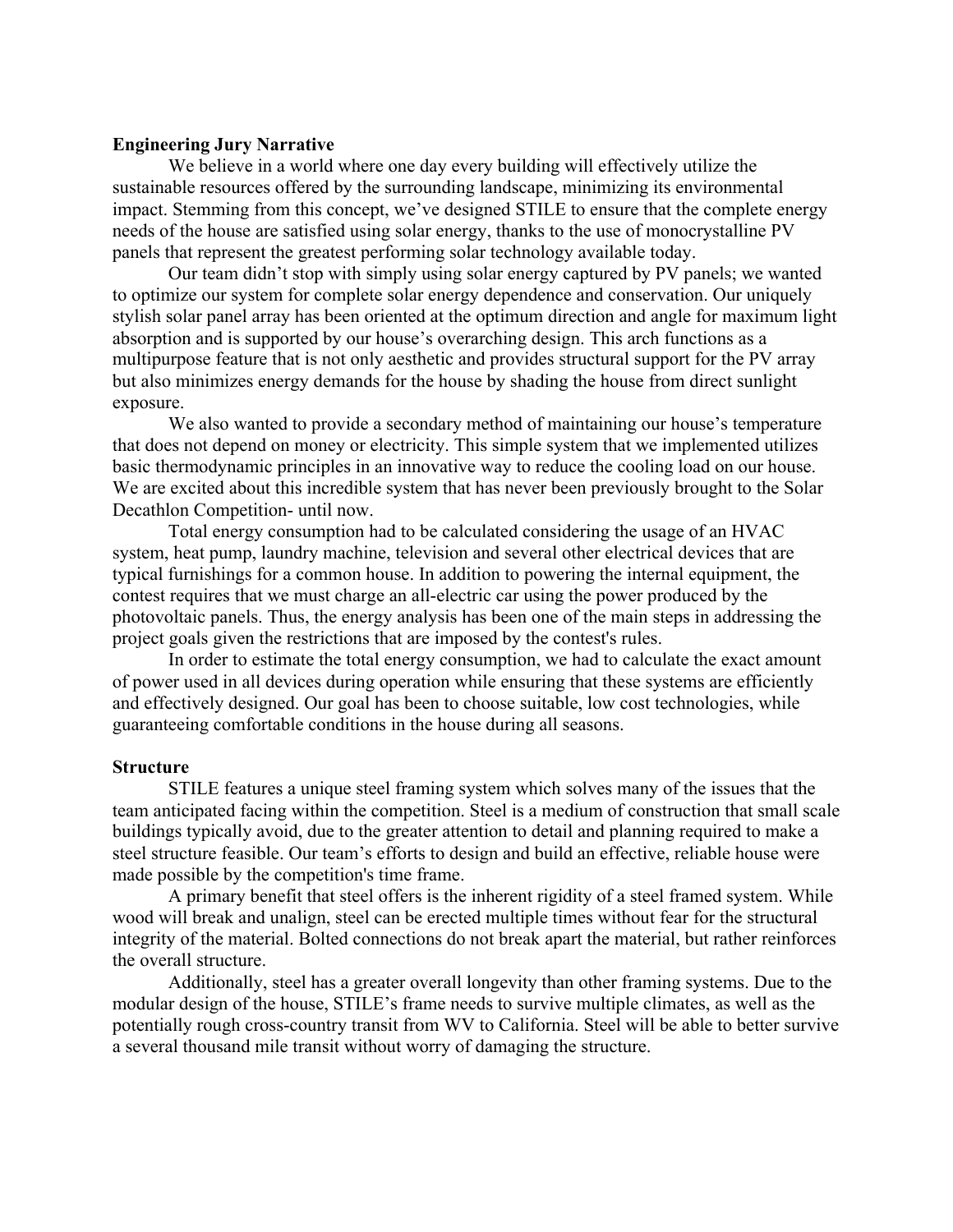Beneficial to the competition, the time requirement to construct steel is faster than a wood structure. Whereas wood requires connection points every 16 inches with multiple screws, steel can be designed to only need a few connection points. Also, steel can span much greater distances than wood, with far fewer supports.

## **Mechanical**

 water heated to 60 °F. To heat our water we used the energy star rated AO Voltex Hybrid Electric water heater which is more than twice as efficient than a standard water heater. This water heater reduces water heating costs by up to 71% by pulling heat from the environment, while simultaneously cooling and dehumidifying ambient air. The Voltex water heater is equipped with four operating modes. The Efficiency Mode uses only the heat pump to heat water. Though the Hybrid mode mainly uses the heat pump, it uses the element to quickly heat water after use. Additionally, the Electric Mode uses only the electric element to heat the water, and Vacation mode keeps the

Another point we thought crucial for our plumbing was conserving water. STILE is equipped with a filtered greywater system, which along with rainwater collection, is used to water the plants on the deck. In addition, our house provides a drinking water purification system. This reverse osmosis filter has a semipermeable membrane that extracts particles from the water making it pure and refreshing to drink. Drinking from this filtered water removes any unpleasant tastes that are caused from chemicals and contaminants that can get into the water. This filter provides quality water that will minimize the dependence on bottled water, which can be expensive and wasteful.

 As the concept of the house, modularity plays a key role in the plumbing. Indeed, the main system is installed in the core container and it is composed by a manifold water distribution and a main pipeline that brings the water from the plants room to the kitchen and bathroom. By doing so, this enables pipe connections to be mounted in WV and hold secure for California allowing for minimum work during competition time.

#### **Electrical**

For our panels our team has chosen to work with a company called Solar World. These efficient panels produce 285 watts of power during peak conditions. We engaged in a cooperative design with Tor Vergata from Rome to design of our roof, carport, and unique arch. The arch, our energy system housing, has the spacious capability to install 36 solar panels above the roof. Most solar panel arrays in America typically are mounted directly to the roof. This can cause hazardous conditions for firefighters if a fire was to ensue the house, preventing them from putting out the fire in a safe and efficient manner. Since our panels are suspended above the house on a steel structure, the firefighters will have nothing to fear and they can treat the house in a similar fashion to every other house fire they have come accustomed to. The wiring of our panels will consist of two branches of 18 panels. The two branches will be combined in a Solar Edge Inverter in which the captured solar energy will be transformed into the AC power.

The Solar Edge technology is new to the market and is quickly outpacing the old methods of DC/AC conversion. Typically, micro-inverters are attached to every panel in the array limiting the amount of panels on one string. Additionally, if one panel was to become shaded in the day the panels further down the line would suffer the same power loss that the shaded one was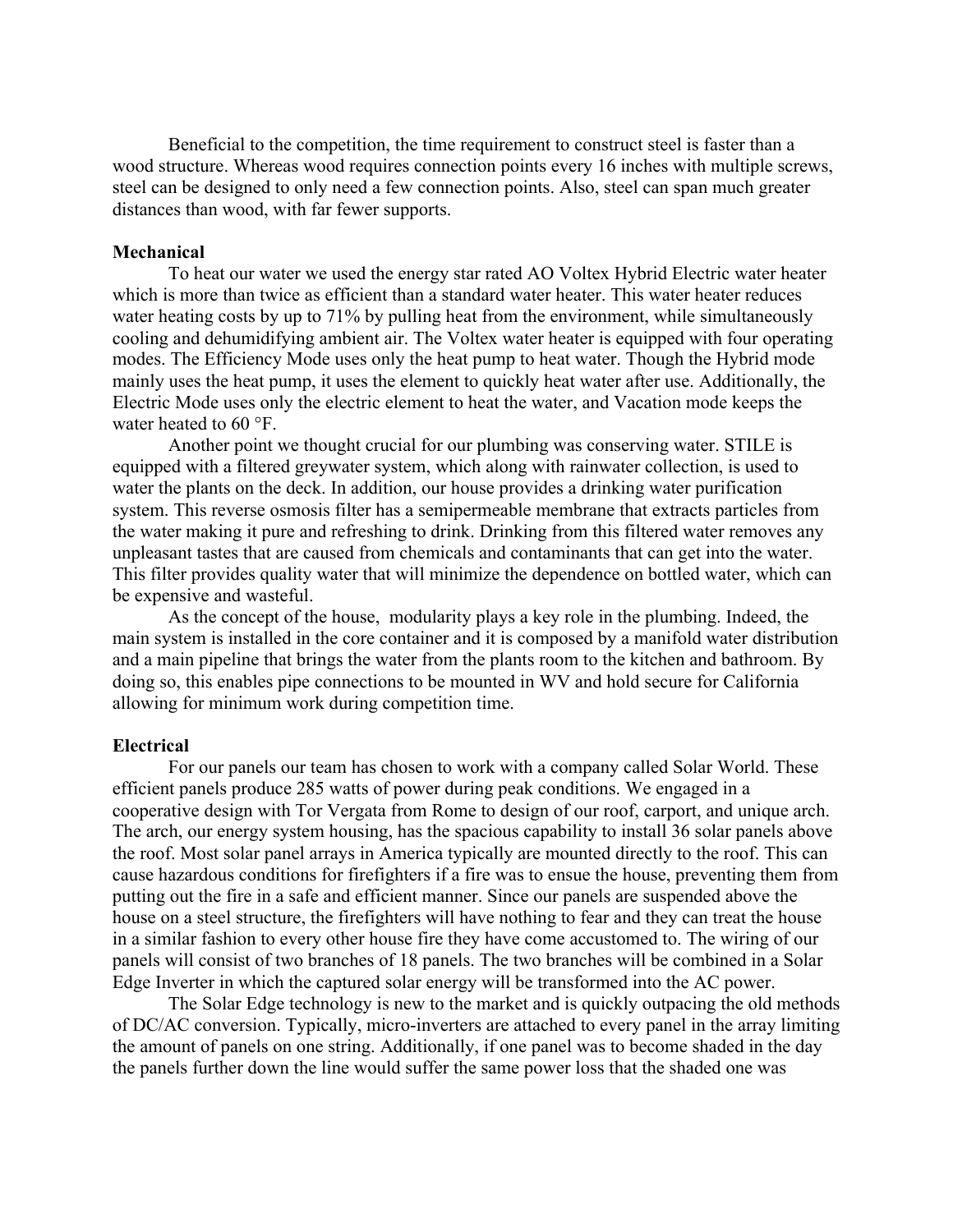subjected to. With the Solar Edge technology this is not the case. Solar Edge uses optimizers on every panel allowing for the current and voltage to vary itself in accommodation to the weather or shading of a single panel in the string. String voltage is fixed, regardless of the temperature, string length, or shading. Also, string voltage is fixed at the optimal voltage of 350Vdc at 240v for DC/AC conversion. Besides the ability to monitor the output of all the panels and receive the most power from the array, Solar Edge system also allows for longer strings which means less wiring and components, a more affordable inverter, increased design flexibility, and an app that allows the homeowner to monitor the production from the panels on a phone.

The STILE house will incorporate Z-Wave technology in the receptacles, lighting, and other appliances. One of the perks of Z-Wave is that it allows for users to wirelessly control small appliances, lighting, the temperature of the house, and the locks on doors from anywhere. This is useful because it can lead to efficiency and power saving good habits of turning things off that aren't being used. Also, Z-Wave has a corresponding app for the user's phone that allows them to access everything it controls with ease.

One of the key features included in Enel's Smart Car Charger is the smart grid integration, which lets the consumer delay recharging for off-peak hours. This is the long run will save the consumer money and put less strain on the grid. The control center provides details on energy consumption, which makes calculating the bill for energy use easy and efficient. Finally, there is remote monitoring station of the status and level at which recharging process is at, providing another level of convenience for the user.

#### **Home Automation**

With the touch of a button, our home automation system will electronically manipulate many of STILE's assets while also cutting costs on energy consumption. To accomplish this, we have created software and set several devices in place around the house. These devices include a panel, a Nest thermostat, smart sockets, smart switches, and various detectors to alert the user when something in the house has gone amiss. With these resources, we've geared our system to assist the homeowner in living a comfortable, environmentally friendly lifestyle.

One of the ways our system helps the homeowner save energy is by controlling the lights and outlets. The homeowner can set lights to turn off and on through the smartphone app. Additionally, if the owner forgets to switch the lights off when they leave home, they can remotely do so with a smartphone app.

Another energy saving feature involves using smart sockets equipped within the house. These measure energy usage of anything plugged directly into them. This will help the homeowner determine which devices are using the most electricity, to identify how to save energy.

Our HVAC system is designed from the ground up to limit energy usage. Using several temperature sensors inside and outside, our system can determine when it would be best to turn off the air conditioning and open the vents and solar chimney. We are using a Nest thermostat, which will automatically learn the homeowner's schedule and turn down the HVAC system when they aren't home.

The app also provides the homeowner with security features. We have a variety of sensors in place around the house including door and window sensors, glass break detectors, motion detectors, smoke detectors, and carbon monoxide detectors. These sensors will alert the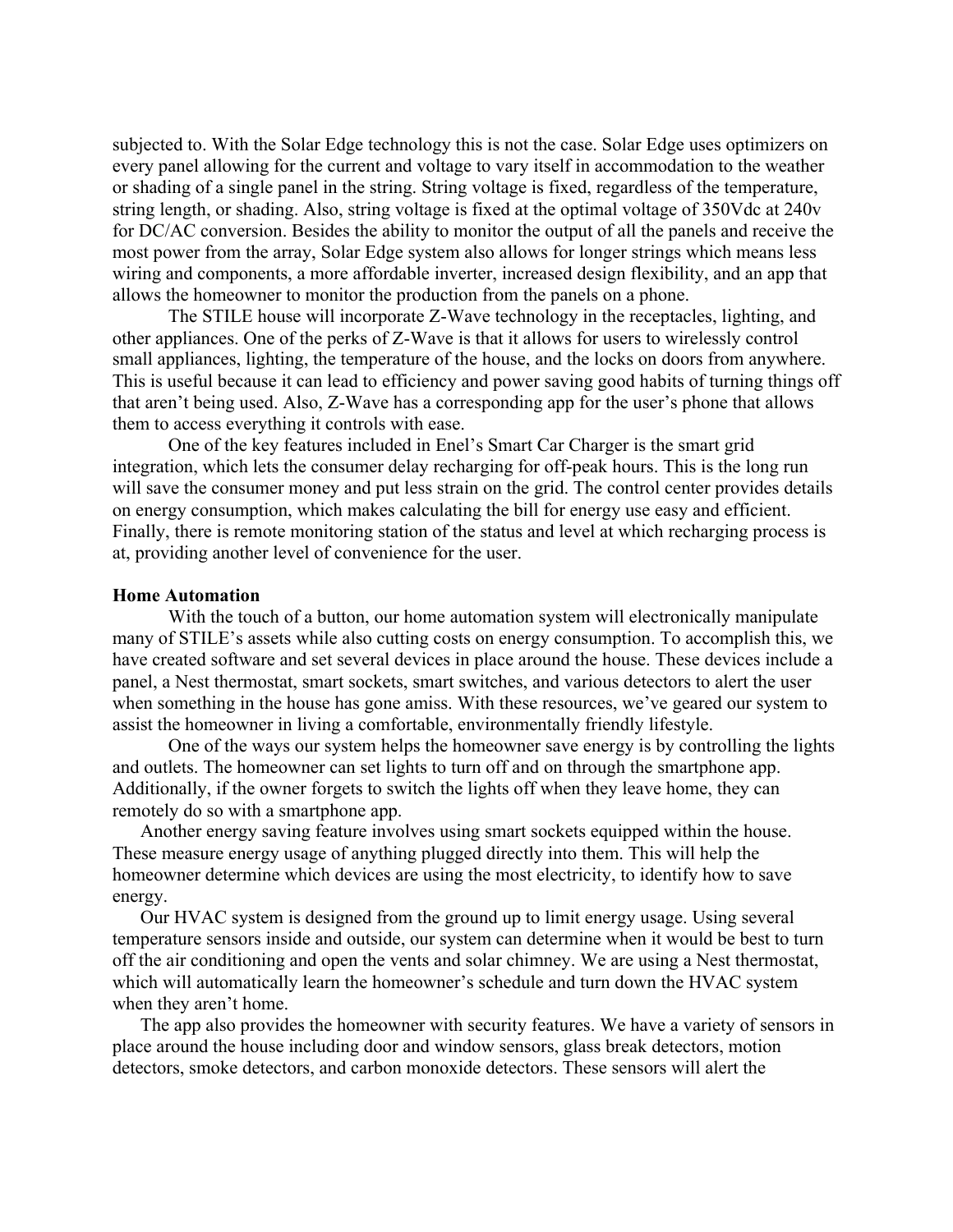homeowner whenever there are irregularities around the house, such as movement when the house is supposed to be armed or smoke from a fire. All security systems can be accessed through the IQ Panel plugged into the wall and its accompanying portable IQ2 Panel, which both go through Alarm.com.

Every functionality will be able to be accessed through a custom made smartphone app. This app will be able to access Alarm.com for security. Additionally, it will be able to access the energy used by the solar panels and the car charger, and will control the HVAC system. All of these functionalities will make STILE's home automation system a useful feature for the homeowner.

# **Energy Analysis**

 energy needs incentivized us to closely investigate the energy performance of the house, We believe the projected energy behavior of a building is a fundamental parameter to measure the future impact of that building on the surrounding environment as well as its impact on the people who live inside it. This foundational concept of building design based upon the carefully choosing the materials and all technological features while paying close attention to relevant details. We want to accurately model and size our energy usage systems to ensure the most enjoyable experience for our visitors. To do so, we made an energy plan where the efficiency of the PV panels was carefully evaluated due to their role as the solitary energy provider for the household's everyday requirements.

Numerous tools and programs were employed to create simulations and run analyses on this project. Among those, our team of engineers utilized a cutting-edge energy implementation software working in direct collaboration with the building information modeling. We designed a house to perform well in multiple climate conditions, looking at Rome, Morgantown and Orange County data climates and are confident that we have been able to effectively design our system for maximum visitor comfort.

 radiant barrier and other insulated features in our windows are characteristics of this innovative Insulation materials have been properly chosen according to the energy usage of the HVAC system to keep the indoor temperature optimal, avoiding the waste of energy not needed to heat or cool the space. The house is covered with a wall package that includes foam board insulation combined to get R-values of approximately 16 in the wall and 30 in the roof. The majority, sixty percent, of the external walls are composed of windows. While this may typically be seen as a disadvantage from an energy conservation viewpoint, our windows perform considerably more efficiently as they are designed for optimum efficiency. The structure alternates insulation layer and glass panes: from the inside we have a double glass, a low emissivity radiant barrier, a gap filled with gas and a single pane glass exterior. While the wall near the windows is able to insulate with an R-value of about 16, the windows typically represent spaces in the wall characterized by a tremendous amount of energy lost. The low emissivity system studied to avoid heat losses and maintain the right temperature and comfort in the house.

STILE house is made by a modular prebuilt section with open spaces and south facing glass walls. The south wall is fixed, while the west and the east walls are equipped with sliding doors. Finally, to shade all these glass walls we conceived and designed an arch which, in addition to supporting the solar panels, spans the extent of the house to block direct radiation of heat from the sun.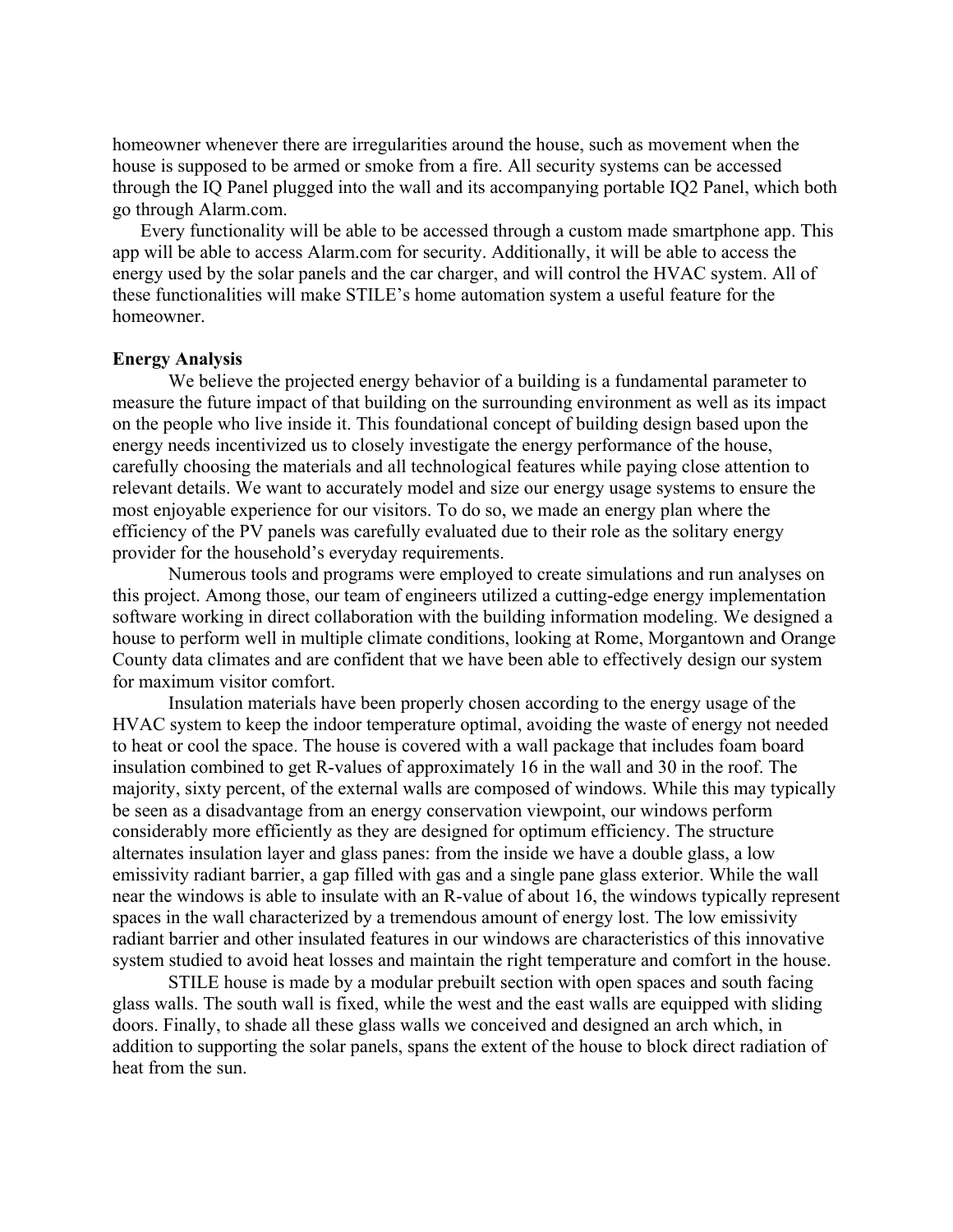One of the first simulations computed was used to compare the results between a house with and without an arch. We needed to verify that it made a significant difference on the indoor temperature during a sunny day and as it is shown by the following graph, temperature in the living room is strongly influenced by blocking direct sunlight thanks to the arch above.

The green line represents the temperature variance of a normal rectangular house without the arch. It is clearly visible that it performs at a higher range of temperature compared to the other three cases. The blue one represents the case in which the arch is made of beams as support for just solar panels. The temperature range is still high because there is a lot of space between the panels and the shading is limited. Just to evaluate the difference, an extreme case is shown in red: the full arch. It means that now the arch is simulated as a solid surface and not just as beams like it is.

The living room is completely shaded, and as a result has the lowest temperature variance. At this point it is important to think about a compromise between the arch and solar panels. The two elements trap heat and create a high temperature in the house, which is not positive for the house. The solar chimney, when well heated, can work efficiently (as we will see later); with the full arch the house is totally shaded, which would not be beneficial for the solar chimney. The best compromise is shown by the violet curve, which remains in an acceptable temperature range for both our necessities, shading the house and heating the chimney. The configuration chosen is made of four arch beams as frame for the solar panels and brise-soleil, which are used as simple shading elements. An opening is then left at the top of the chimney in order to not shade it. A simulation was evaluated in a time step of 4 days, from October 12 to 15, during the competition week. These multiple benefits helped to justify our architectural and economical choice of utilizing an arch. The data collected showed that our predictions about utilizing an arch and solar chimney were correct.

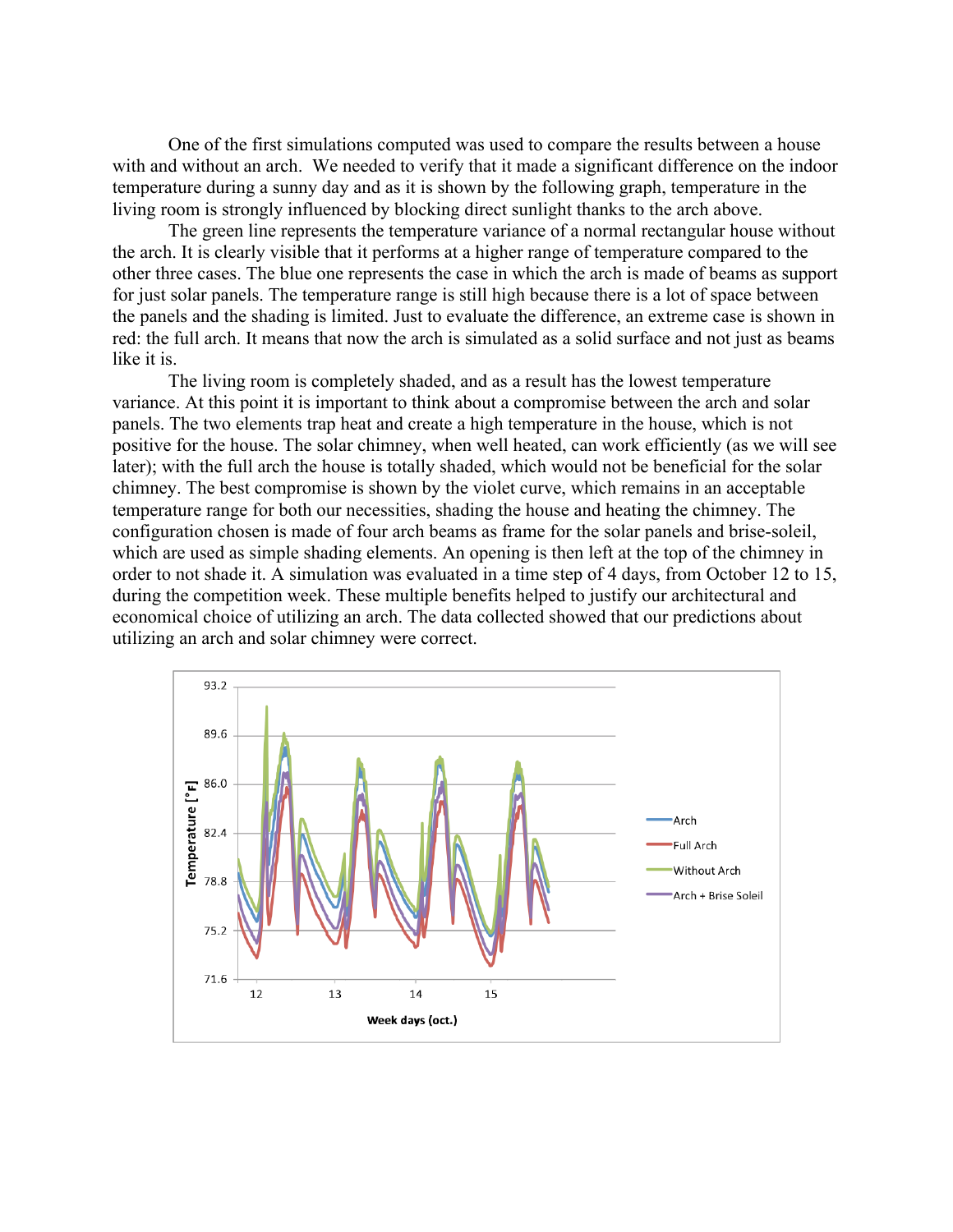Particular attention was payed to the cooling and heating system since the HVAC represents the biggest portion of the house's energy consumption. The house is comprised of two ventilation systems, one mechanical and one natural. The moisture protection and minimum air exchanges in thermal insulated buildings can be fulfilled only by controlled, mechanical ventilation. From an energy point of view, opening the windows would negate the desired heating cost. The portion of ventilation heating losses through opened windows increases to over 50 % of the total heating loss of an energy efficient building. Research proves that people living or working in inadequately ventilated buildings suffer from many ailments such as headache and allergies. Humans spend about 90 % of their life in closed buildings.

STILE house is built for people of all ages but it is particularly accessible to elders. By providing a system that guarantees healthier indoor air, free from odors and low humidity, it will ensure a higher quality of life for its inhabitants. To ensure healthy air flow throughout the house, humid stale air toxins and smells are extracted from the open space via specially designed valves that lead to the heat exchanger in the ventilation unit. The outside air takes the heat energy from the extracted air, with a tested efficiency of up to 90%. The two fluxes are hermetically separated and are cleaned through filters. Following this process the extract air is expelled as exhaust and the intake air is heated, cleaned, and led into the house as supply air.

The HVAC system we have chosen in our house is a Carrier multi-zone ductless system, made of three internal units (2 in the living room, one in the bedroom) and one external unit. In order to follow the elegant line that the whole house presents, we designed an innovative method to hide these units in the ceiling, obtaining the same comfort result through linear air diffusers installed in the ceiling of the living room and of the bedroom. A system of short pipes conducts the air to the diffusers located in the ceiling edge in the living room and close to the closet in the bedroom.

 The overall result is the same in terms of HVAC efficiency and performance, but it's very efficient considering the aesthetic and architectural point of view. Every system inside the house is technologically advanced and fits perfectly with the linear and modular style of the house.

 the walls. We did not want to simply replicate this design, but rather created one that fits the Concerning the passive cooling system, the objective in designing the living room's ventilation system was to allow the living room to have as much fresh air as possible. Our solution to allow as much fresh air as possible was to implement a solar chimney located in the ceiling of the living room as well as air vents set on the floor. Fresh air can enter the house through the air vents. Due to density differences of the fresh and warmed air, a convection is established. The hottest air goes up, drawn by the chimney that is covered with highly conductive material in order to be heated by the sun. The hotter air is sent out from the chimney and the colder air is able to remain inside the house to refresh the ambience. This is a practical method employed to cool the house during summer using the coldest air available during the night and storing it in the basement of the house. The solution we devised is more sophisticated than the traditional solar chimney, which utilizes air vents traditionally located on the bottom of needs of the homeowner best.

In order to catch the fresh air under the house, we decided to compose the platform of the house with beams. The beams also create channels that canalize the captured air into the vents that are located around the house. We have found pipe-less linear styled vents that are going to be installed in the living room on both the east and west side. Through these vents, air is blown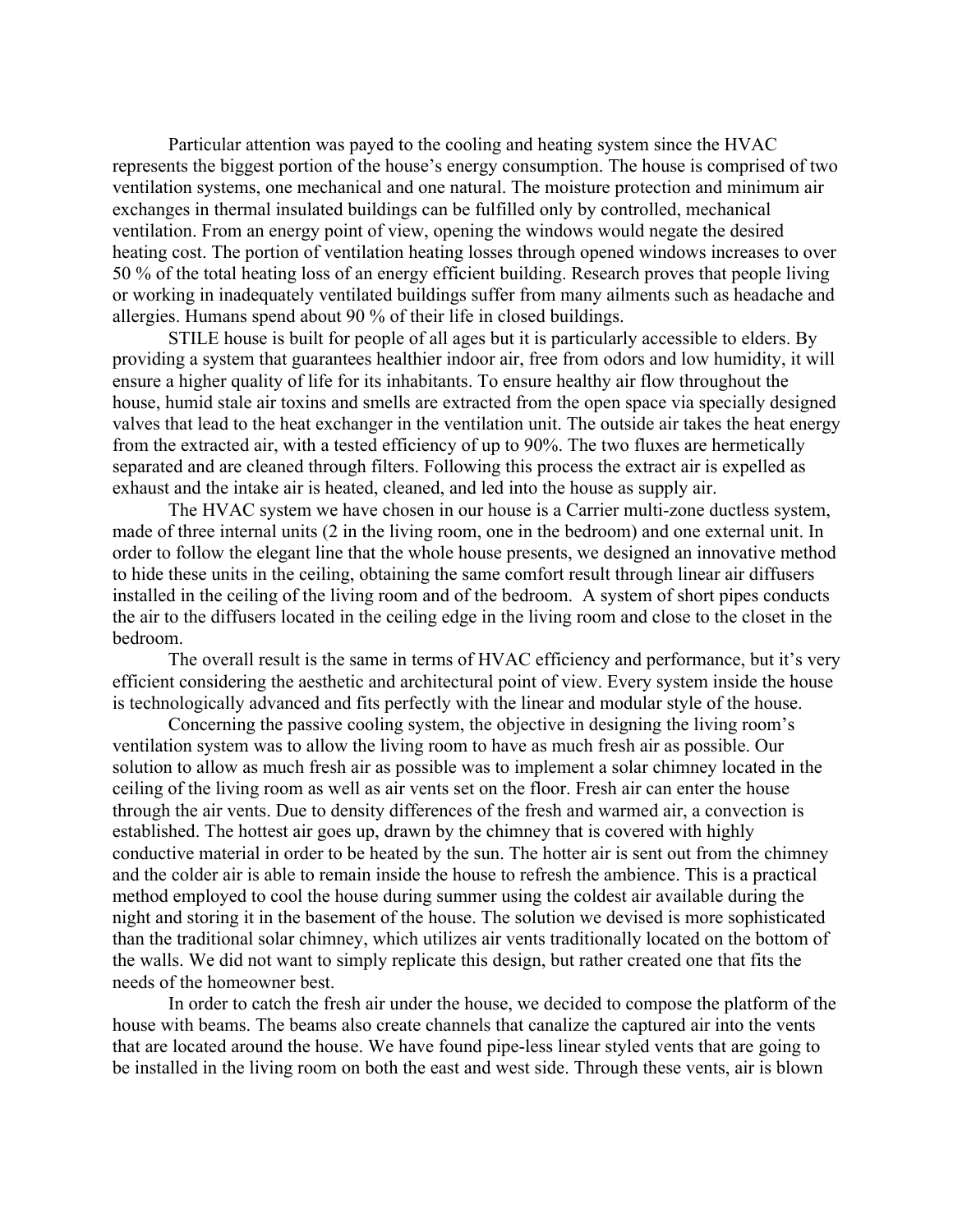from the basement and brought inside the house. Appropriate filters are installed inside the vents and clean the air from eventual impurities. When the weather conditions allow full use of the solar chimney the vents are opened, but when the homeowner uses the HVAC, a magnetic cover is positioned on the top of each vent to close it. Closing off the vents prevents a huge loss in tempered air. In this way there is no losses through any pipes, which guarantees equal ventilation throughout the house simply using natural convection. In addition, the presence of the air under the platform creates a "pad" that enhances the global insulation of the house.

The following graph shows a simulation of the behavior of the cooling system, including the solar chimney, during the contest week. The red line, that represents the cooling without the help of natural ventilation, is higher than the blue one, this means that the use of only the air conditioning system is not energetically convenient. The blue line clearly shows the energy saving using the solar chimney, even in the hottest hours of the day.



An automation system is used to integrate both the mechanical and natural ventilation. Getting this information the system is ready to iterate possible solutions to help the homeowner decide if natural or mechanical ventilation is most effective in those specific conditions.

The main goal of the home automation system is to minimize the energy consumption in each case. For example in a particular hot summer the system never opens the vents and the chimney. In some intermediate case it could be difficult to decide which option is the most energy efficient. Indeed there are situation in which it's more comfortable and affordable to have air conditioning for a specific lapse of time than open and close continuously all the openings in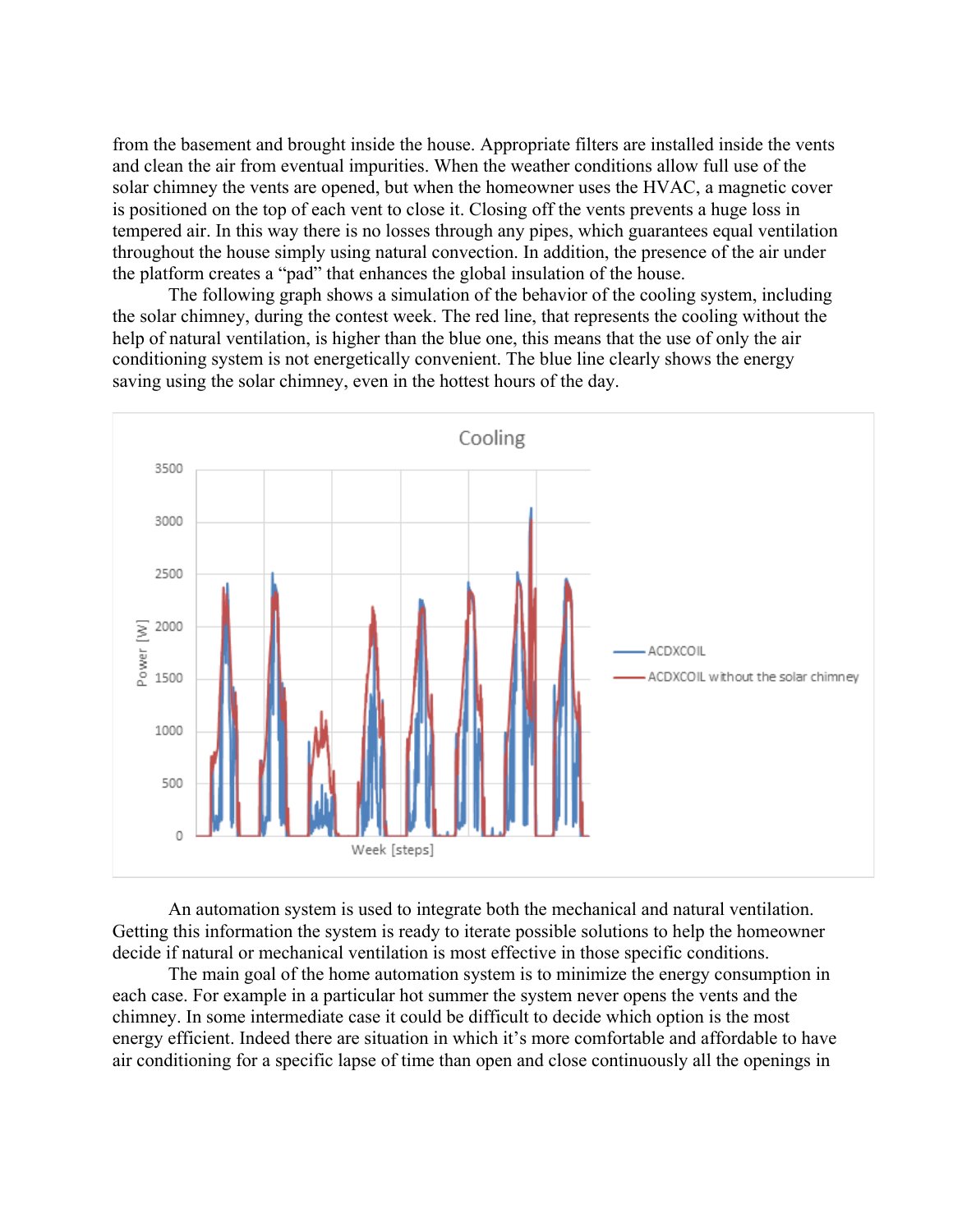order to find the comfort, increasing the electrical consuming without reaching globally the indoor comfort desired. At the same time, if there are the right wind conditions and temperature is acceptable the system doesn't turn on the air conditioning, but instead allows the solar chimney to start working.

The home automation system integrate indoor and outdoor temperature sensors and a Nest thermostat to determine when it would be best to turn off the air conditioning , then open the vents and solar chimney using natural ventilation. The thermostat will automatically learn the homeowner's schedule and turn down the HVAC system when they are not home. In this way, our system is able to assist the homeowner in living a comfortable, environmentally friendly lifestyle.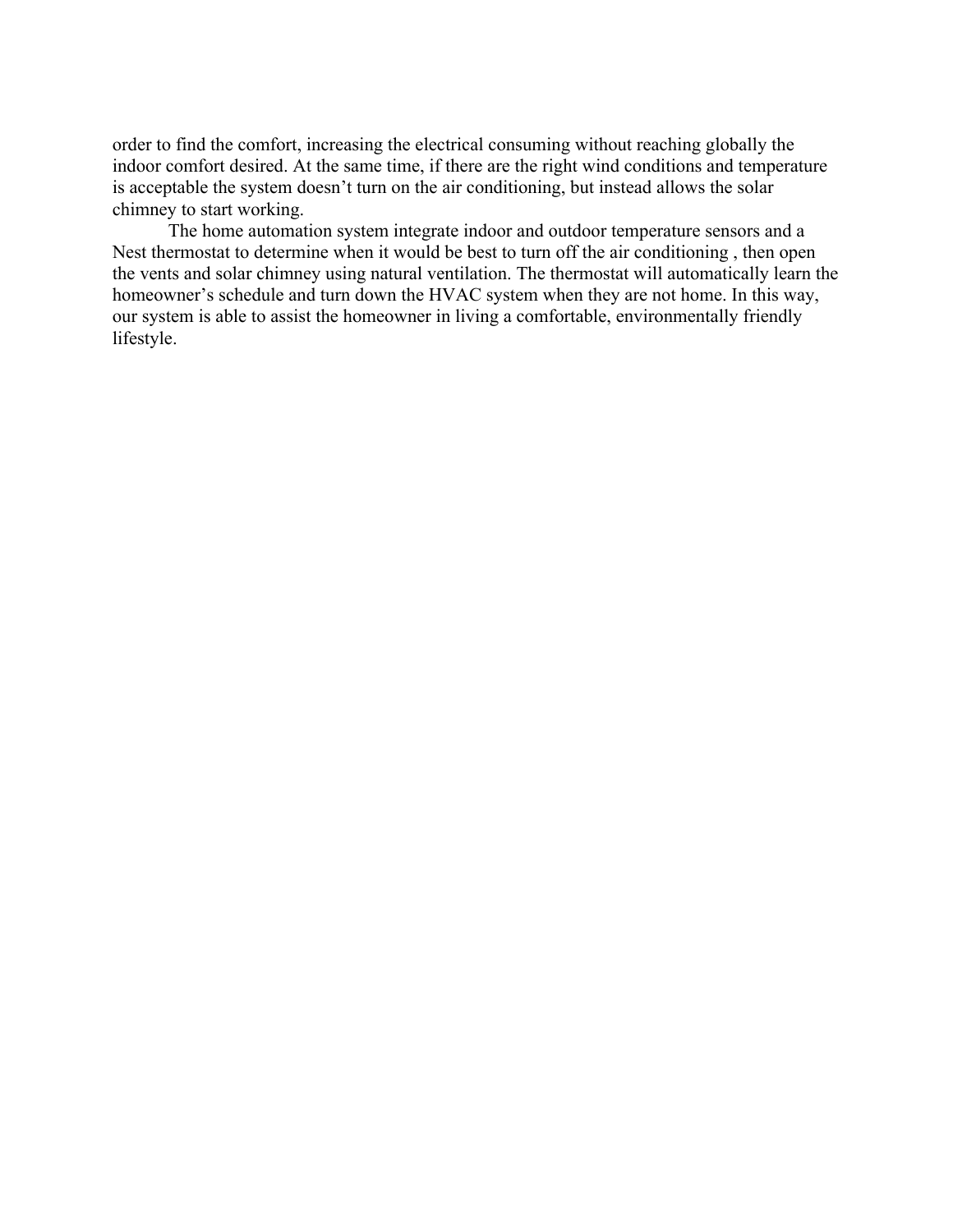# **Communications Narrative**

 and energy efficient home presented as STILE – sustainable technologies integrated in a learning do this, STILE's website was created, social media platforms launched, and informational events West Virginia University (WVU) and the Universita degli Studi di Roma Tor Vergata (UTV) have joined cultures, ideas, and skills to create and develop a unique architectural, cost experience. With every unique idea that has the ability to successfully change the perception and implementation of "green" technology and development, goals must be set and met. First, analyzing our audience is crucial in knowing how much they know about the project, universities, Department of Energy Solar Decathlon 2015, and energy efficient technology and living. This can be done by asking questions through media, speeches, and surveys as well as analyzing demographics of specific areas through research. Second, after collecting responses and demographic information, increasing awareness of the Department of Energy Solar Decathlon 2015 and STILE became a top priority; the reason for increasing awareness is to educate the public on ways to save resources as well as show the benefits of saving resources through the use of sustainable products in addition to catching the eye of potential sponsors. To were held. Third, is to acknowledge and address if the audience understands our message or not, and how we can make sure they understand and retain the information that they are given. This goal is met by directly asking our audience questions and seeking out conversation with the audience. Fourth, each team member is to be trained to present concepts in technical and nontechnical ways; facts are to be given during each presentation, but each member is to be welcoming, approachable, and versatile as visitors tour STILE. Passion for each area of the competition, a thirst for knowledge, and love for our planet form the foundation of why we initially decided to be involved in our areas of study and the competition; each STILE team member wants that to be evident as we inform others, for that initial spark of interest is what can cause a flame of action and change in others. To successfully teach each team member how to present effectively, public speaking workshops and one-on-one lessons with professionals in the communication studies field were organized for the team. Lastly, we have a global vision. This vision includes global learning, knowledge, and cross-cultural assessment and implementation.

STILE has a large target audience that we plan to fully engage and immerse into "green" information, practices, and techniques. STILE's target audience consists of all visitors of STILE from its building site in Morgantown, West Virginia to the competition site in Irvine, California; these visitors are the part of the audience that we hope to see become more actively involved. In addition to visitors, STILE plans to specifically grab the attention of those in West Virginia that heavily rely on coal and other non-renewable sources for energy; this is just one way we hope to change the face and practices of West Virginia and other states like it on a larger scale.

STILE's key message is to prove to not only the rest of the country, but also to Italy, that even students from West Virginia, a state that has consistently ranked poorly on financial, educational, economic, and health levels, and other poorly ranking areas, can overcome those odds, and in collaboration with Italian students go above and beyond to create a house that surpasses all expectations. The WVU-UTV team can be seen as the pilot for a greater collaboration between the United States, specifically in West Virginia and Italy. Housing such as STILE could be the new face of West Virginia as it would increase jobs, revenue for businesses, and open up doors for international collaboration in the areas of design, business, and development. The Italians have consistently produced some of the best architecture in the world